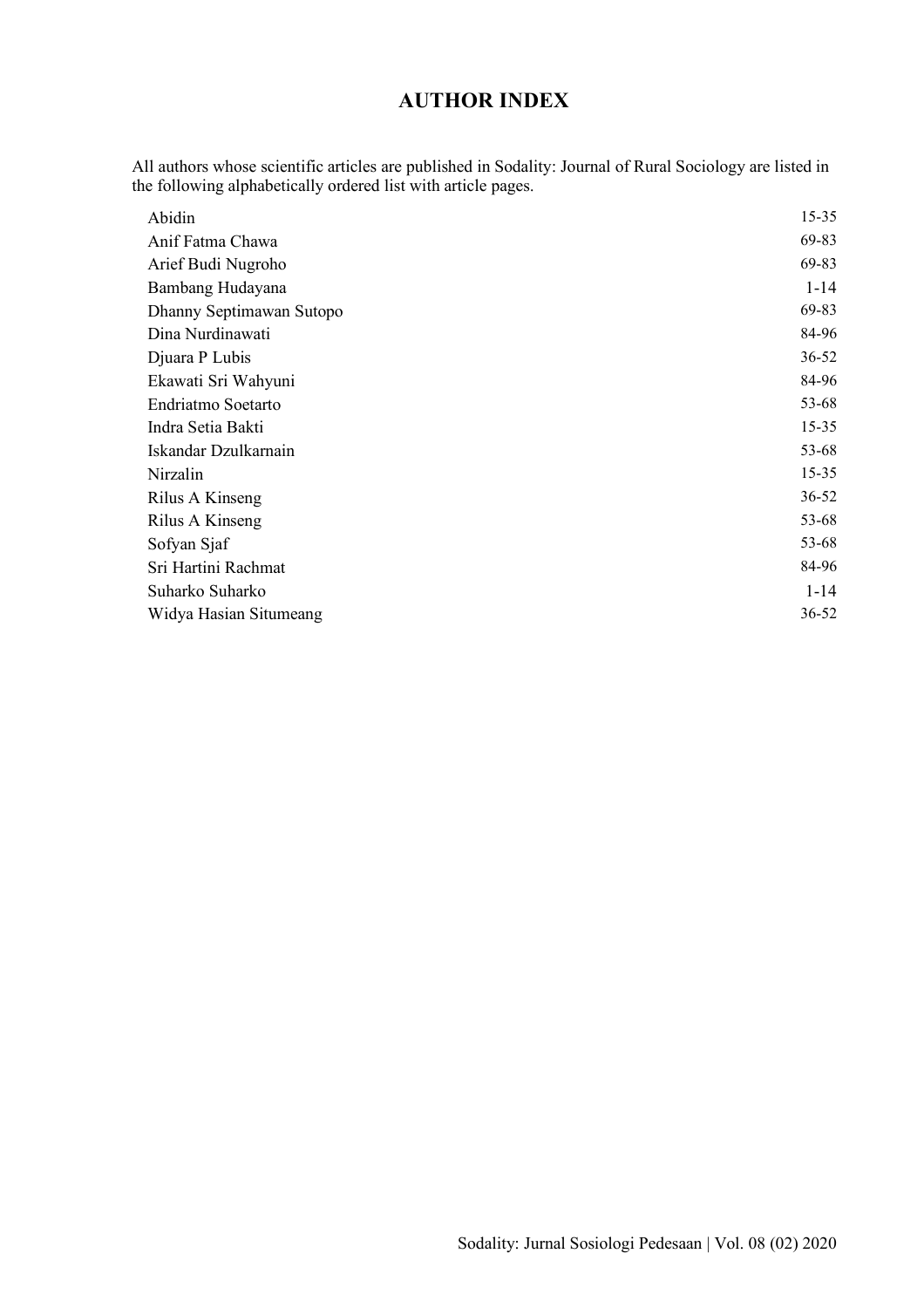## **SUBJECT INDEX**

| Aceh                          | $15 - 35$     |
|-------------------------------|---------------|
| Cassava                       | $13 - 14$     |
| Climate Change                | 84-96         |
| Consumerization               | $15 - 35$     |
| Empowerment                   | 69-83         |
| Fisherman                     | $36 - 52$     |
| <b>Fishing Technology</b>     | $36 - 52$     |
| Food Diversification          | $13 - 14$     |
| Food Security                 | $13 - 14$     |
| Gayo                          | $15 - 35$     |
| Gunung Kidul                  | $1 - 14$      |
| Juwana                        | $36 - 52$     |
| Local Food                    | $13 - 14$     |
| Madura                        | 53-68         |
| Malang                        | 69-83         |
| Migrant Worker                | 69-83         |
| Migration                     | 84-96         |
| Nyadar                        | 53-68         |
| Population                    | 84-96         |
| Reification of The Signified  | $15 - 35$     |
| Resistance                    | 53-68         |
| <b>Salt Farming Community</b> | 53-68         |
| Sintê Mungêrjê                | $15 - 35$     |
| Social Mobility               | $36 - 52$     |
| Social Structure              | $36 - 52$     |
| Solidarity                    | $36 - 52$     |
| Sumenep                       | 53-68         |
| Technology                    | $36 - 52$     |
| Victims of Domestic Violence  | 69-83         |
| <b>Wedding Reception</b>      | $15 - 35$     |
| Women                         | $1-14; 69-83$ |
| Yogyakarta                    | $1 - 14$      |